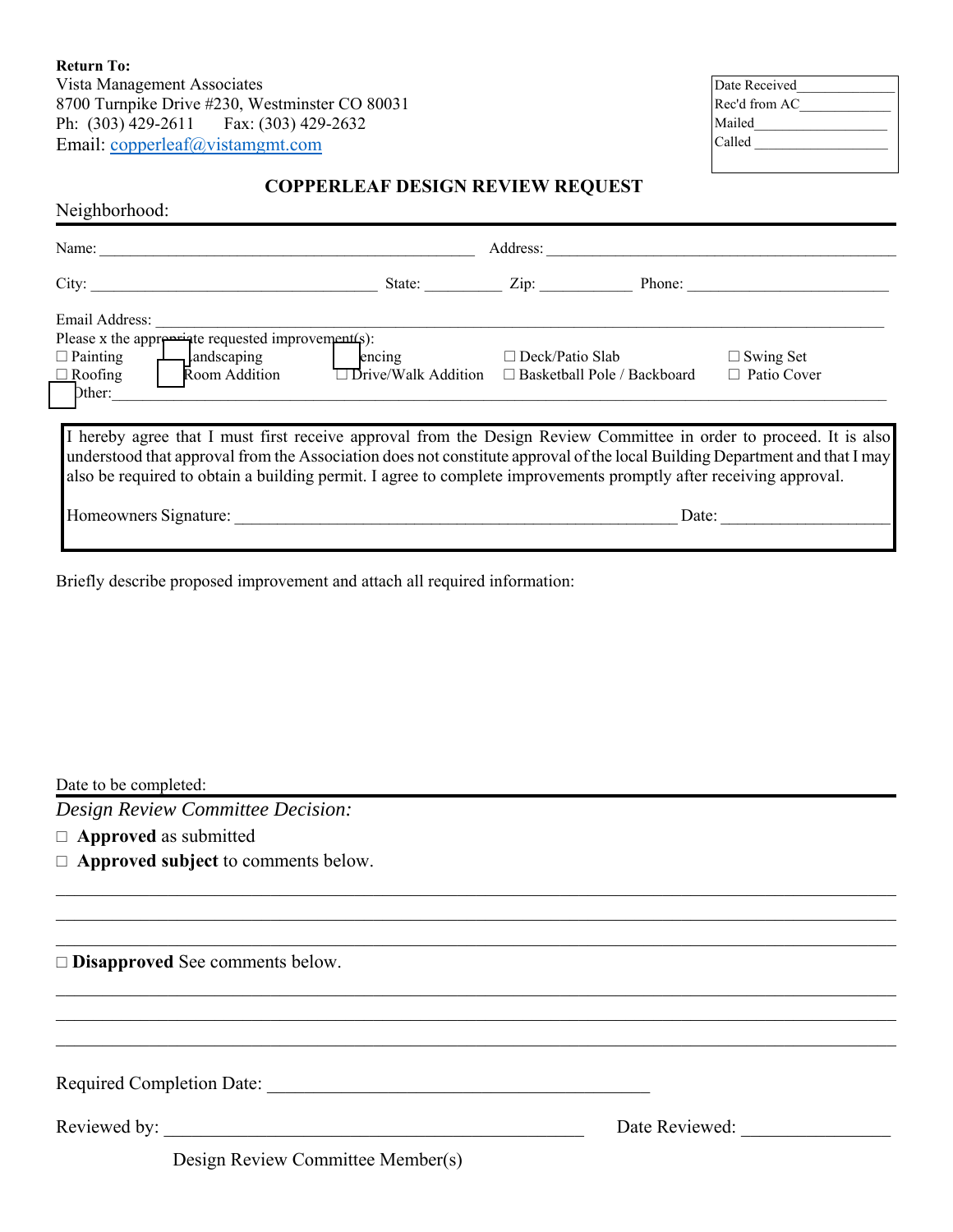# **COPPERLEAF HOMEOWNERS ASSOCIATION ARCHITECTURAL IMPROVEMENT - INSTRUCTION SHEET**

- 1. Complete the Architectural Improvement form.
- 2. Attach as many visual or written details as needed. (Refer to tips below)
- 3. Submit to:

Vista Management Associates, Inc 8700 Turnpike Drive Ste. 230 Westminster, CO 80031 Ph: 303-429-2611 Fax: 303-429-2632

#### *NOTE: The approval process can take up to 45 days. Please remember this when planning your project***.**

The Design Review Committee (DRC) is here to protect the neighborhood-s total value, and integrated community by reviewing plans and information for compatibility with the architectural and materials of the neighborhood. The DRC will not regulate, recommend or dictate the construction or installation techniques of the homeowner or their contractors. That is the responsibility and liability of the individual homeowner.

## **REQUIREMENTS**

### **PAINTING:**

Owner shall obtain a sample of each color of actual paint to be used on the structure and apply them to a location on the house for review by the ARC. The location must be visible from the street.

Body color shall be 2' x 2' and trim colors in strips of 2' x 4" wide immediately adjacent to the body color. The sample shall be painted on the garage of the resident's home.

#### **LANDSCAPING:**

Include a plot plan showing the completed project. Size details can be easily drawn using 1/4" or 1/8" graph paper. Be sure to include existing conditions. Proposed improvements should be highlighted with marker or dark circles/bubble around them. If you will be planting trees and shrubs, be sure to indicate the type and mature size on the plot plan or graph paper. It is also important to list the type of color of rock or mulch. PLEASE NOTE: You can void your structural warranty by making changes to the final grade and altering the grade can affect your neighbor-s grade.

#### **RETAINING WALL/PATIOS/DECKS/FENCES/PATIO COVERS/GAZEBOS:**

Provide a description of the project: i.e. retaining wall constructed of 6" x 6" x 8" treated timbers; 12' x 16' patterned concrete patio; 12' x 20' redwood deck; 6' privacy fence of 1" x 4" dog ear pickets; 12' x 18' patio cover-solid roof with shingles and gutter system.

- $\triangleright$  Include plot plan showing dimension (width, length and height). Elevations (what it will look like from the front and sides) can be sketched on 1/4" or 1/8" graph paper.
- $\triangleright$  Include a general description of what materials and color will be used to construct it and how they will be finished. Not all items listed above require finishing, but if that is part of your plan, please list it, i.e. clear sealer or paint to match existing home.

### **ROOFING:**

Write to match existing: *OR* if new color scheme, submit shingles samples or brochure showing the type and color of brick/block you are using.

#### **BRICK/BLOCK:**

Write to match existing: *OR* if new color scheme, submit shingles samples or brochure showing the type and color of brick/block you are using.

### **BUILDING ADDITIONS:**

If you are constructing a room addition to your home, it is important to include a floor plan and exterior elevations with the plot plan showing location on the lot. These drawings should include dimensions of width, length and height.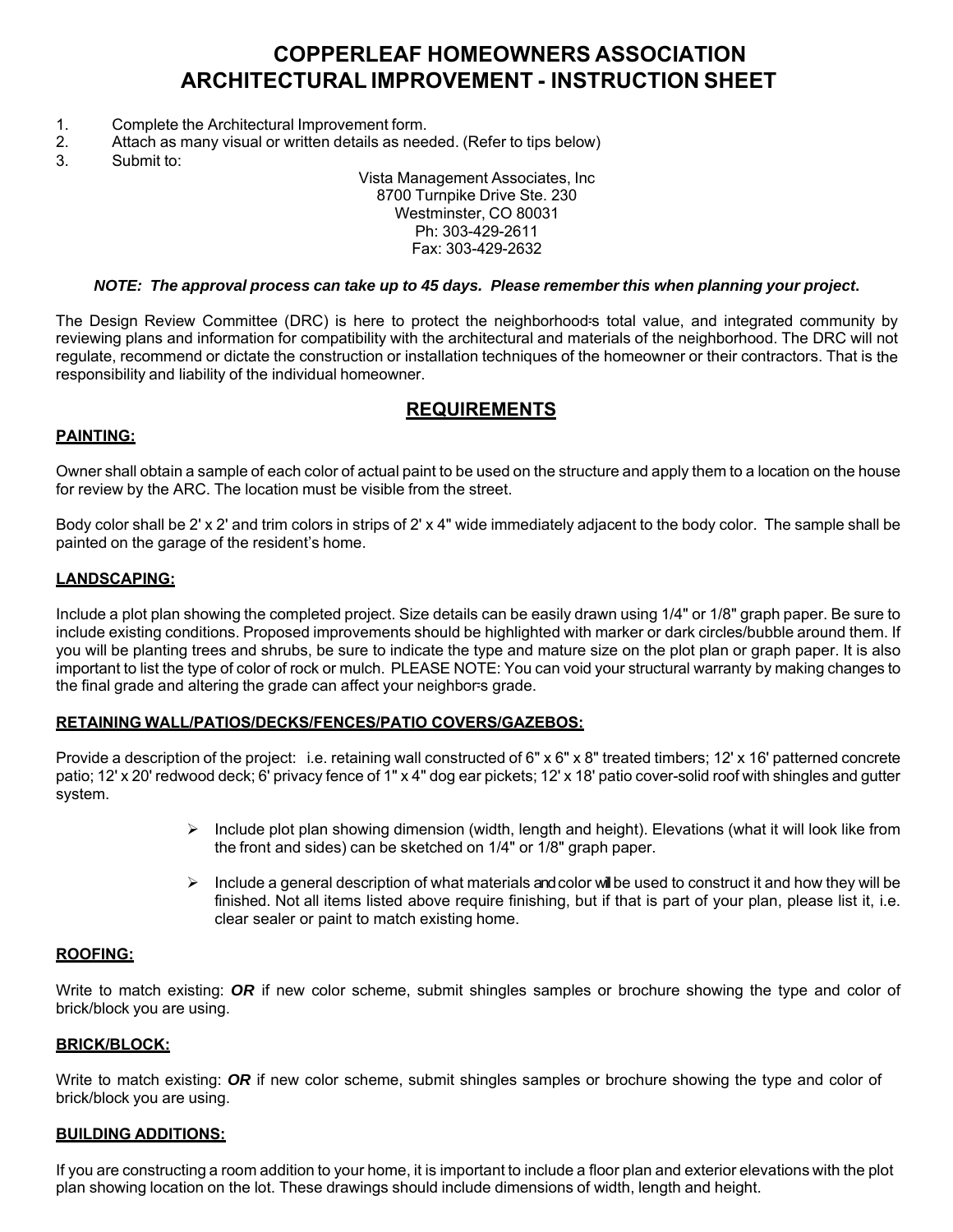# **COPPERLEAF HOMEOWNERS ASSOCIATION PAINTING INSTRUCTION SHEET**

## **Plan to submit your request at least 45 day in advance of date.**

- o Per the Covenants, an Architectural Improvement Request response can take up to 45 days to complete its processing. This starts after Vista Mgmt receives the request and logs the date received.
- o I would suggest giving yourself plenty of time.
- $\circ$  To be safe, do not arrange a date with you contractor until your request has been approved.
- o Also, submission does not guarantee approval.

## **Painting Samples**

- $\circ$  Decide on a single paint scheme, made up of body, trim & accent colors, before submitting your request.
- o Paint your sample on your garage door, before submitting your request.
	- Paint a two square foot body color sample on your garage door.
	- Adjacent to one side of the body color square, paint a 2 foot by 4 inch trim sample, such that the longer side of the rectangle is next to the body color sample.
	- Adjacent to another side of the body color square, paint a 2 foot by 4 inch accent sample, such that the longer side of the rectangle is next to the body color sample.
- o Display a single sample when you submit your request, multiple samples may confuse the committee and may lead to delays.
- o Provide the color chip samples for each color in the paint scheme.
- $\circ$  The color chip samples should include the following information: a sample of the color, the color name, brand name, and identifying number.
- o Pick up the color chip samples where you purchase your paint.
- $\circ$  Or create your own on white 3"x5" index cards, apply each paint color sample to a single card and provide the color name, brand name, and identifying number on the card.
- o Must be visible from the street.
- **Please remember everything in the covenants still applies.**